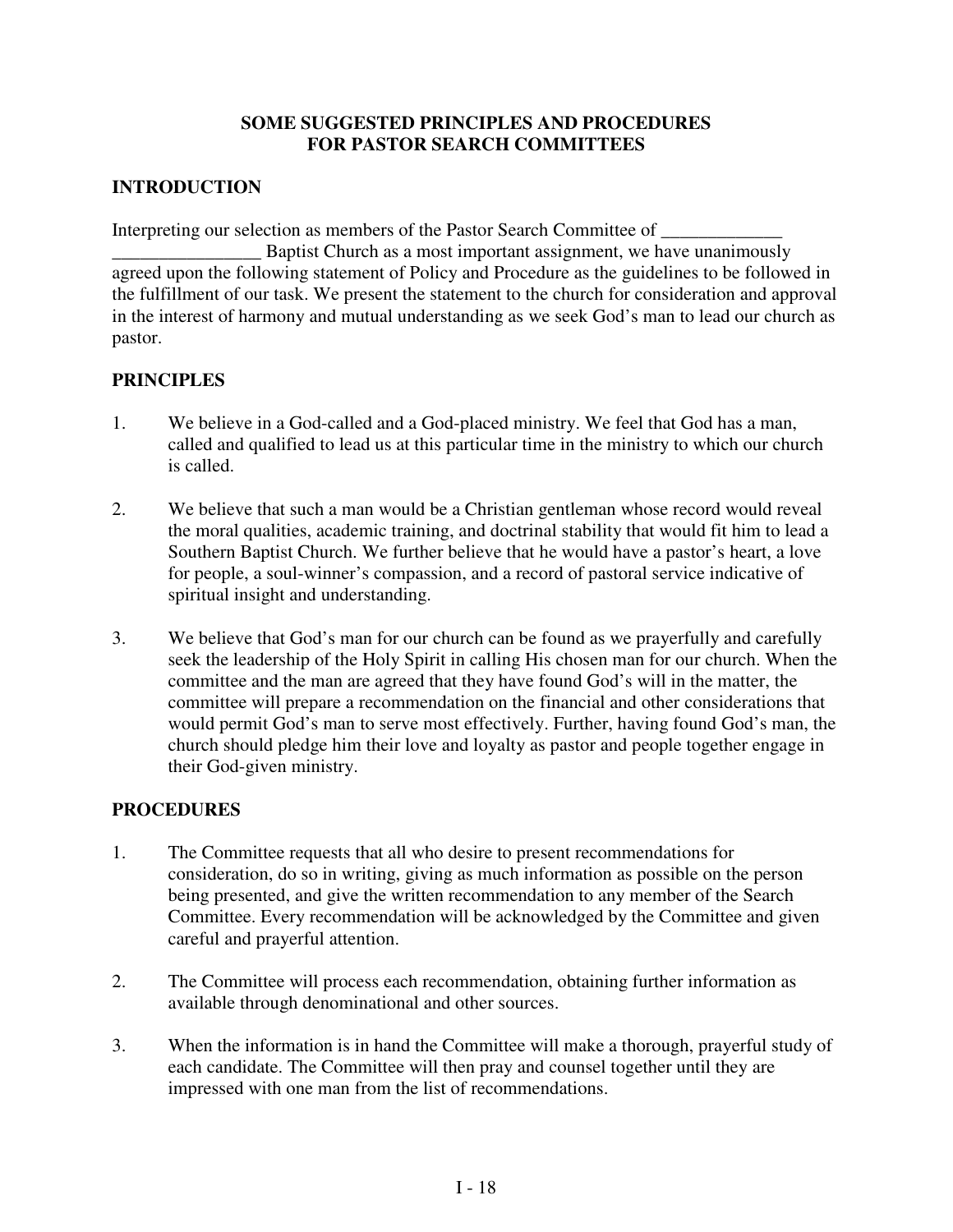- 4. When the Committee is unanimous in their desire to pursue the matter with one man, the prospective pastor will be called, told of the Committee's desire, and if he is agreeable to exploring the matter, a date would be set for an interview in his community, our community or in between, with the Committee paying his expenses, if any. If the Committee and the prospective pastor agree then to continue exploration of the matter, a date will be agreed on when the Committee will hear him in his own pulpit or, if he is not a pastor, one in which he can arrange to preach.
- 5. Should the Committee and the man then sense the Lord's leading to further considera tion, the prospective pastor and his family would be invited to spend a few days in our city, meet the church family in an informal reception, confer with the church leadership, and preach both morning and evening services on Sunday. It is suggested that the Sunday evening service the week prior to the prospective pastor's visit be given to a presentation by the Search Committee. The presentation could include a brief word from each member of the Committee, and the Committee serving as a panel to respond to the congregation's questions.

The committee, with counsel from other church leadership, will at that time present a written recommendation to the church. The recommendation would include a clear statement of the financial and other considerations under which the call would be extended. The church would then vote their conviction as to the Lord's leadership in the matter.

- 6. If at any stage of the procedure described, either the Committee or the man in question would decide the matter should not be pursued further, a notification would be given to all parties, and the Committee would start again and follow the same procedure until they are convinced God's man has been found.
- 7. In order to keep the church informed and prayerful, periodic progress reports will be made by the Pastor Search Committee.

We respectfully request that our church consider the above Principles and Procedures, and authorize their Pastor Search Committee to proceed under these guidelines in seeking a pastor for our church.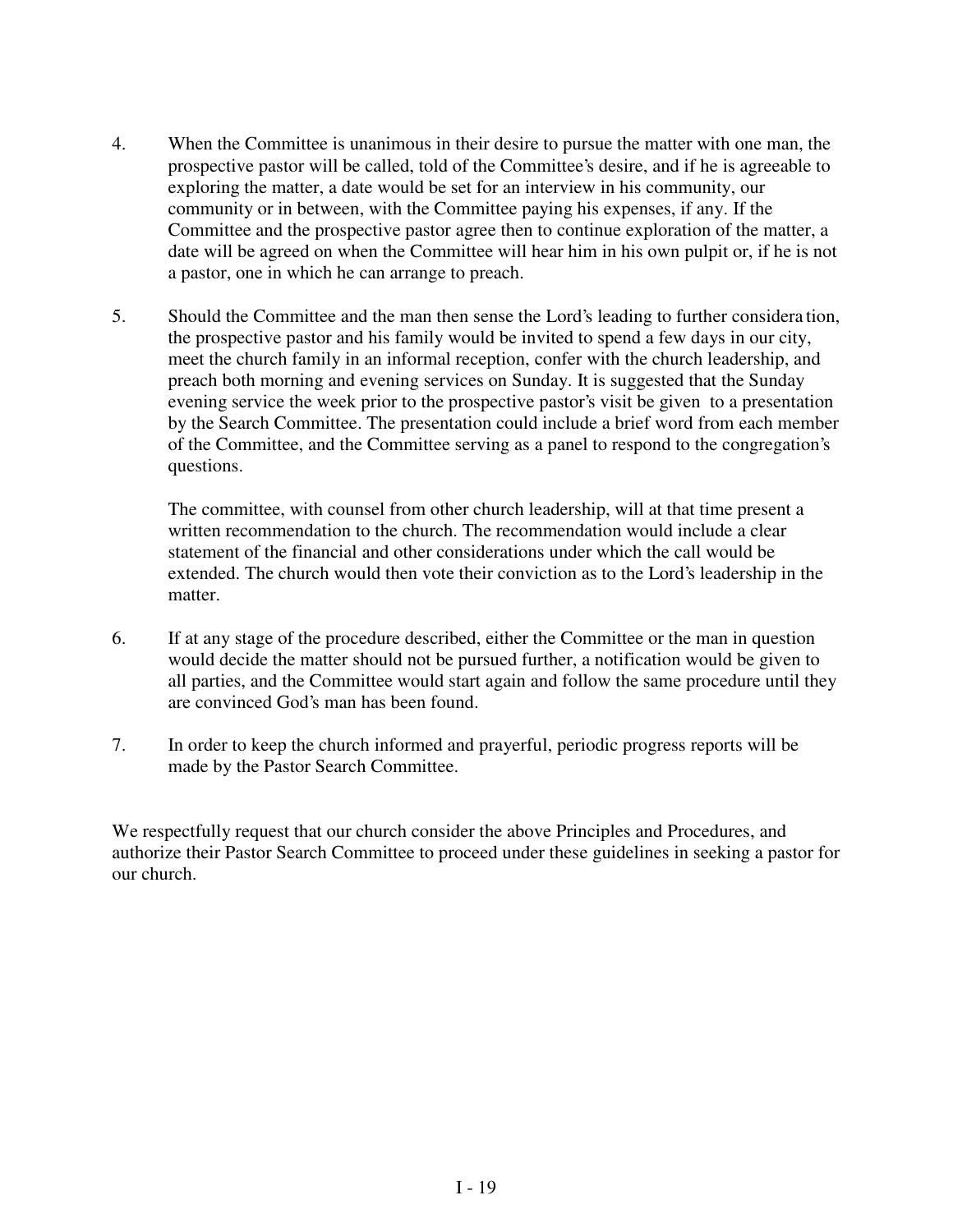# **CHART FOR GUIDING THE CHURCH AND PASTOR SEARCH COMMITTEE DURING THE TRANSITION PROCESS**

(Tasks are roughly in numerical order.)

|    | <b>Church/Deacon Tasks</b>                                                                                                                                                                                                                                       |     | <b>Pastor Search Committee</b>                                                                                                                                   |
|----|------------------------------------------------------------------------------------------------------------------------------------------------------------------------------------------------------------------------------------------------------------------|-----|------------------------------------------------------------------------------------------------------------------------------------------------------------------|
|    | 1. Pastor announces his resignation privately to<br>deacons.                                                                                                                                                                                                     |     |                                                                                                                                                                  |
|    | 2. The Deacons review the church constitution or by-<br>laws as to guidelines to follow during Transition<br>time. Deacons frequently are assigned task of<br>providing pulpit supply.                                                                           |     | 12. Pastor Search Committee (PSC)<br>arranges for Director of Missions and/or<br>consultant from the Baptist Building to<br>lead them in an orientation session. |
| 3. | Pastor announces resignation to the congregation.                                                                                                                                                                                                                |     | 13. PSC elects officers and organizes for its<br>work.                                                                                                           |
| 4. | Deacons/church leaders conduct an exit interview<br>with departing pastor.                                                                                                                                                                                       |     | 14. PSC reviews self-study finding.                                                                                                                              |
| 5. | Assigned committee makes proper plans for<br>reception and recognition of pastor's service to<br>congregation. Help the congregation to say good<br>bye to the departing pastor and his family.                                                                  |     | (See Column I - Church/Deacon Tasks - for #15 -#16)                                                                                                              |
| 6. | Chairman of deacons contacts Director of<br>Missions and/or Missouri Baptist Convention for<br>presentation on type of ministry available during<br>the transition time between pastors, e.g. traditional<br>interim pastorates vs. Transitional Pastor process. |     | 17. PSC develops a pastor profile/delegates<br>to proper compensation package for new<br>pastor.                                                                 |
| 7. | Church determines expectations for the interim<br>pastor (Sunday only, Wednesday service, crisis ministry,<br>pastoral calls, evangelism, supervise staff, etc.)                                                                                                 | 18. | Identify methods of finding potential<br>applicants.                                                                                                             |
| 8. | Decide whether the deacons or designated<br>committee will be responsible for pulpit supply or<br>interim. Delegate authority and responsibility<br>accordingly.                                                                                                 |     | 19. Develop introductory statement,<br>questions, and written materials to use<br>when communicating with referral<br>sources.                                   |
| 9. | Plan on proper honorarium for pulpit supply travel<br>and meal expense reimbursement. Provide<br>hospitality if supply preacher is to be present on<br>the field for both morning and evening services.                                                          | 20. | Develop materials to send to potential<br>applicants (description of church and<br>Pastor's Information Form).                                                   |
|    | 10. Make decision to do self-study and address                                                                                                                                                                                                                   |     | 21. Send out materials.                                                                                                                                          |
|    | certain developmental tasks during the<br>interim/transition time: Coming to terms with<br>history; Examine leadership and organizational<br>needs; Renew denominational linkage; Develop a                                                                      |     | 22. Send a personalized form letter to<br>everyone who sends in an application,<br>describing the process.                                                       |
|    | new identity and vision; and make a commitment<br>to new leadership.                                                                                                                                                                                             |     | 23. Review initial applications/resumes. Do<br>first round of eliminations. If you have<br>many applications left, send                                          |
|    | 11. Follow the constitution and by-laws on selecting a<br>Pastor Search Committee (PSC). (See Column II)                                                                                                                                                         |     | nonacceptance letters to persons you<br>have screened out.                                                                                                       |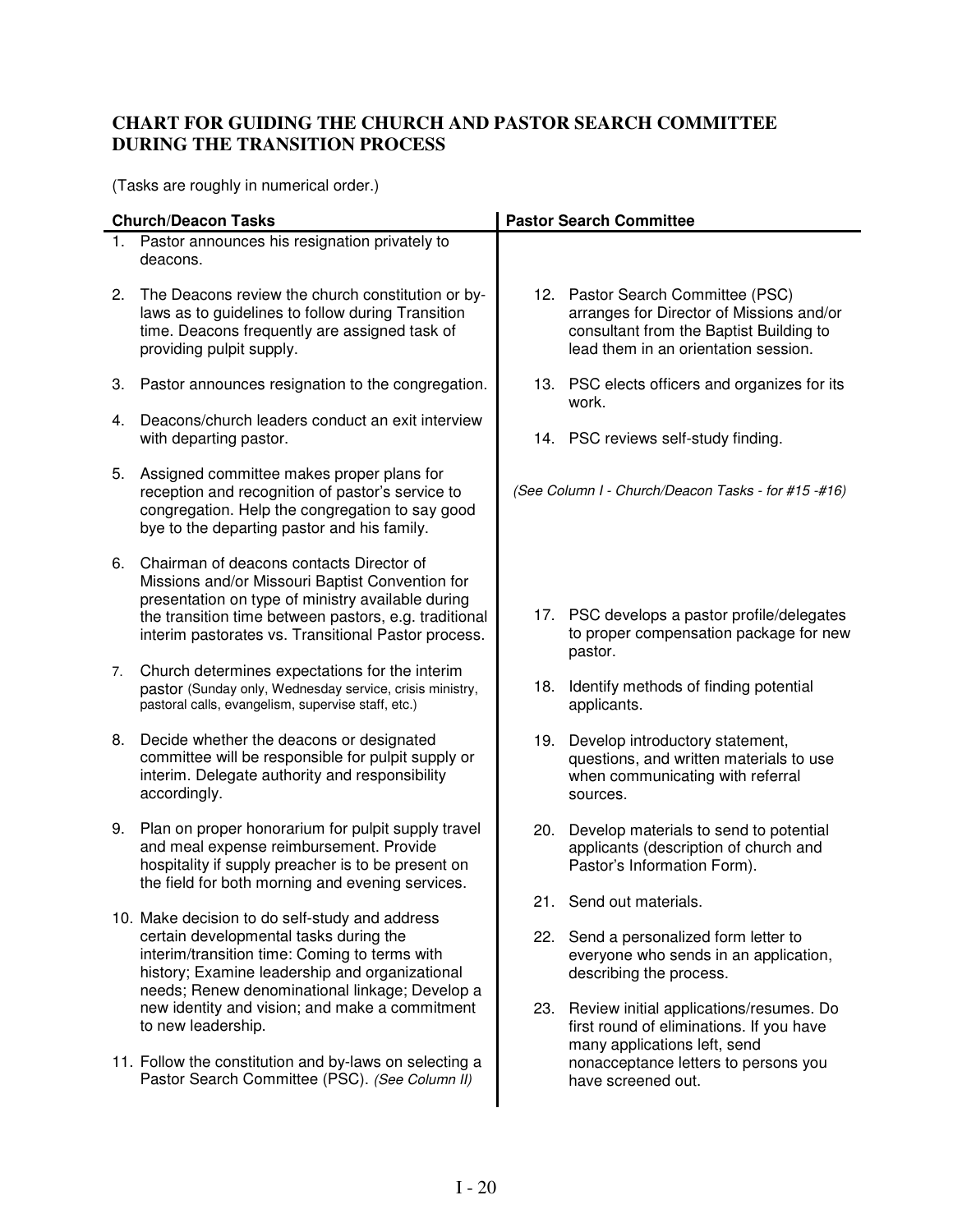- 15. Pastoral duties may need to be divided among the church leadership/church provides budget expense for the PSC.
- 16. Support the development of a worship program that keeps the congregation interested and involved.

*(See Column II – Pastor Search Committee for #17-#33)*

- 24. Interview by telephone the reference persons of the remaining candidates and/or mail reference forms seeking feedback on your top candidates.
- 25. Listen to and/or view video of applicant sermon tapes and evaluate. Do second round of elimination based on the references, study of resumes, and evaluation of sermon tapes. Reduce the number of candidates to four to six persons. (You may wish to contact the candidates and share where you are in the process as well as to determine if they are still available and/or interested in being considered). (Also some PSC will want to just deal with one top candidate and follow the process till it is completed.)
- 26. Prepare for personal interviews. Identify questions, who will ask them, and in what order.
- 27. Have personal interview with applicants and their spouses. Use group telephone interviews with those for whom distance prevents personal meeting or go to neutral site.
- 28. Identify your strongest candidate. Visit him in his home church. Arrange for weekend visit "in view of call" for the candidate and family.
- 29. Have congregation vote on candidate. If vote meets percentage requirement set forth by candidate and/or by constitution & by-laws to call a pastor, extend a call. If vote is negative, recycle to appropriate step in this chart.
- 30. Once you are certain the candidate is coming, send nonacceptance letters to remainder of applicants.
- 31. Send thank you letters to those who have been helpful in your search process.
- 32. Destroy personal information of candidates that you have collected during the search process.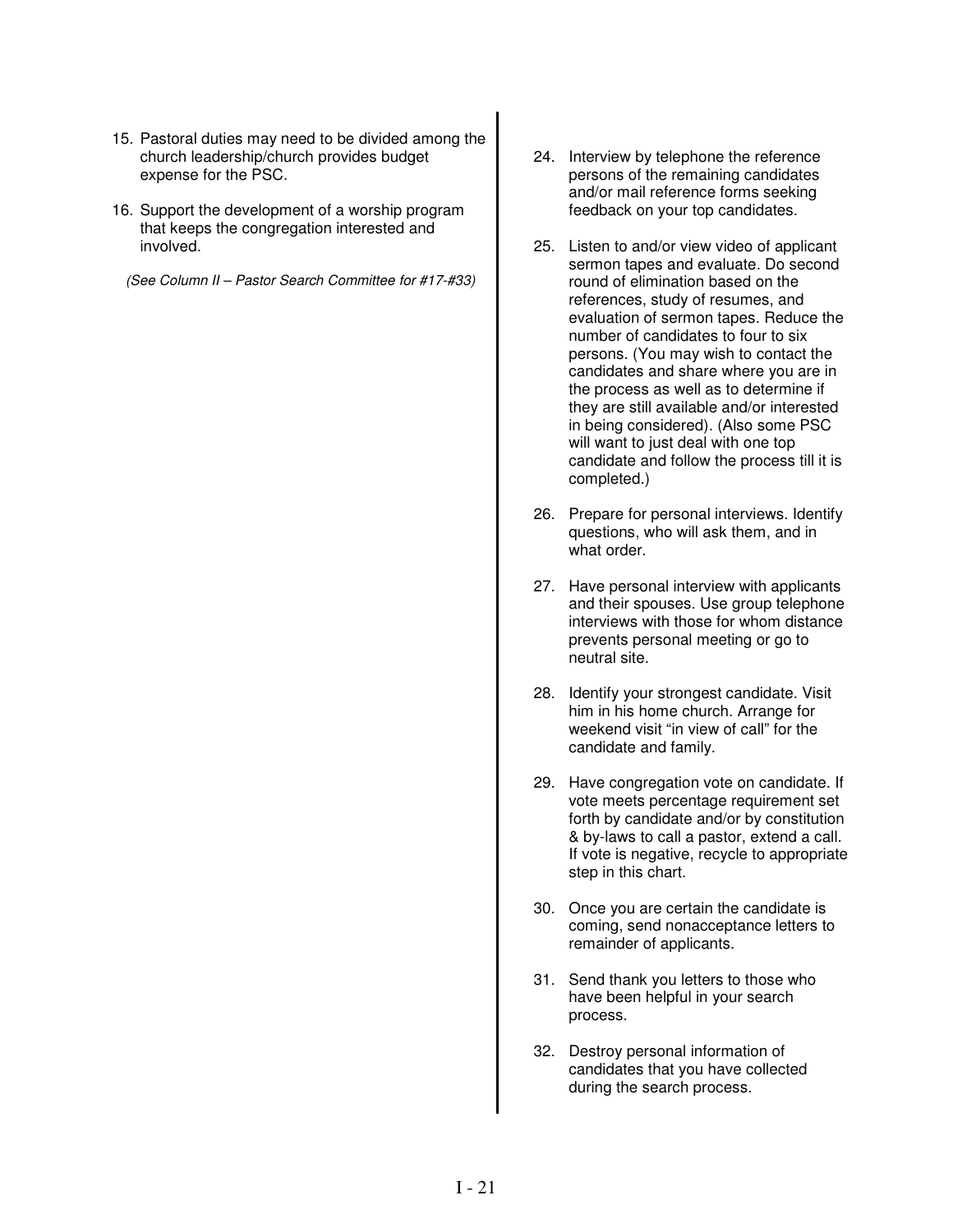- 34. Church thanks the PSC for a job well done. If the church budget allows, send them and their spouses to a nice restaurant for a thank you dinner. If it doesn't find some other way to say "Thank You."
- 33. Have at least one person (usually the chair) stay in touch with your new pastor to orchestrate practical help during his move. The PSC should have monthly meetings with the new pastor for each of the first three months he is on the field and then meet quarterly for the first year of service for the new pastor. This will keep lines of communication open and provide a pastor/church relations committee to assist in addressing potential issues of concern for all parties.

*(See Column I - Church/Deacon Tasks - for #34)*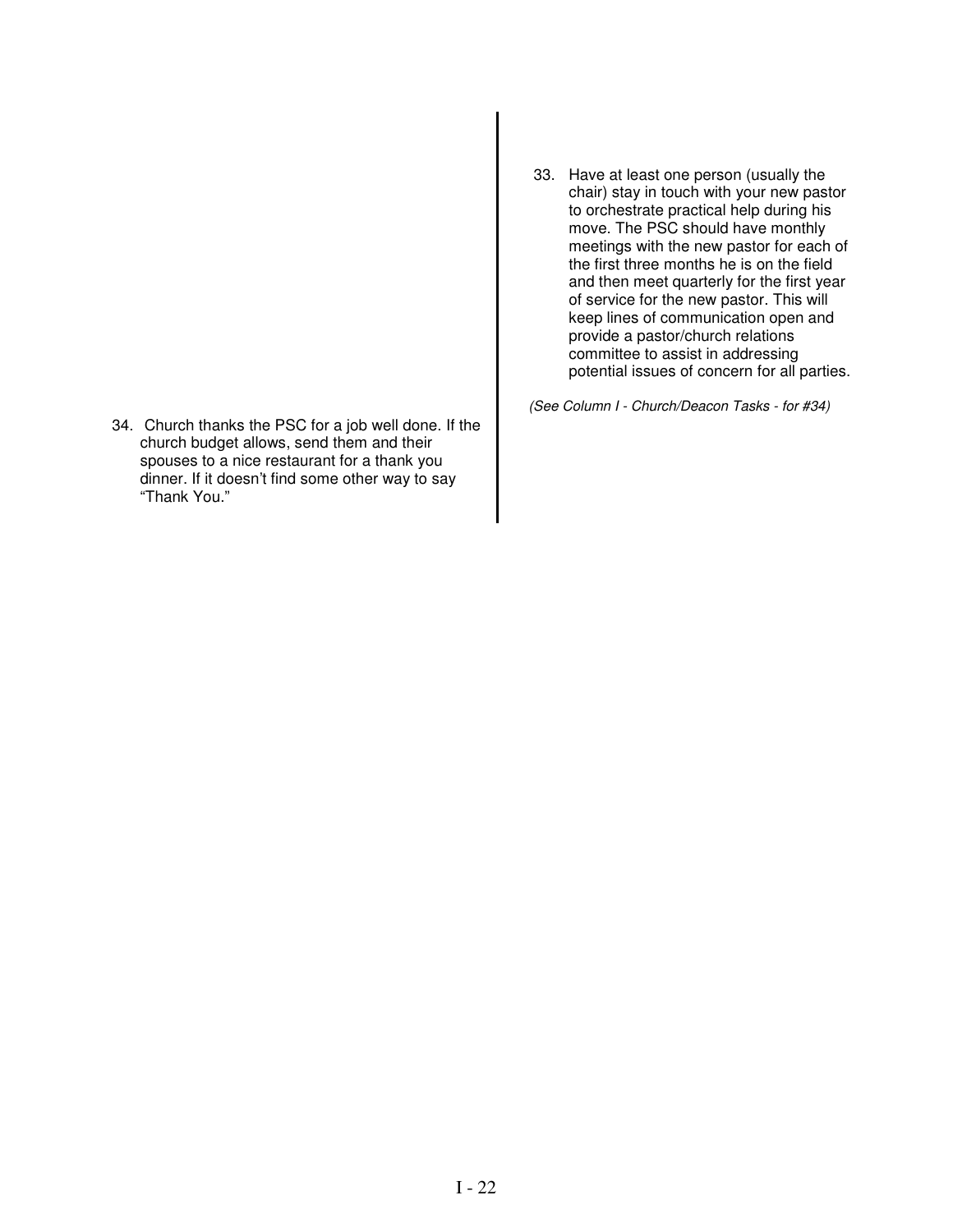

|  |  |  | <b>FOR MBC USE ONLY</b> |
|--|--|--|-------------------------|
|--|--|--|-------------------------|

| ID #:           |  |
|-----------------|--|
| Date Filled:    |  |
| Name of Pastor: |  |

# **CHURCH PROFILE**

|                                                                                                                                                                         | <b>CHURCH INFORMATION</b>                                                   |                                                                                                  |     |  |  |
|-------------------------------------------------------------------------------------------------------------------------------------------------------------------------|-----------------------------------------------------------------------------|--------------------------------------------------------------------------------------------------|-----|--|--|
|                                                                                                                                                                         |                                                                             |                                                                                                  |     |  |  |
|                                                                                                                                                                         |                                                                             |                                                                                                  |     |  |  |
| <b>Street</b>                                                                                                                                                           | City                                                                        | State                                                                                            | Zip |  |  |
|                                                                                                                                                                         |                                                                             | Total Church Budget: \$                                                                          |     |  |  |
|                                                                                                                                                                         |                                                                             | Church Indebtedness: \$                                                                          |     |  |  |
| Area of State (circle one): NE, NW, Central, SE,<br>SW                                                                                                                  | Type of Community (circle one): Open country,<br>Village (pop. Up to 499),  |                                                                                                  |     |  |  |
|                                                                                                                                                                         |                                                                             | Town (pop. 500-2,499),<br>Small City (pop. 2,500-9,999),<br>Medium City (pop. 10,000-49,999),    |     |  |  |
|                                                                                                                                                                         | Large City (pop. $50,000 +$ )                                               |                                                                                                  |     |  |  |
| Average Sunday School: ___________                                                                                                                                      |                                                                             | Is your church singly aligned with the Missouri                                                  |     |  |  |
| Baptisms Last Year: __________                                                                                                                                          | <b>Baptist /Southern Baptist Conventions?</b><br>$\bigcap$ Yes $\bigcap$ No |                                                                                                  |     |  |  |
|                                                                                                                                                                         |                                                                             |                                                                                                  |     |  |  |
|                                                                                                                                                                         |                                                                             |                                                                                                  |     |  |  |
| <b>Street</b>                                                                                                                                                           | City                                                                        | State                                                                                            | Zip |  |  |
|                                                                                                                                                                         |                                                                             |                                                                                                  |     |  |  |
|                                                                                                                                                                         | POSITION INFORMATION                                                        |                                                                                                  |     |  |  |
| Position Seeking to Fill (circle one): pastor,<br>associate pastor, education minister, music<br>minister, youth minister, evangelism minister,<br>recreation minister, | Age Preference: Yes<br>40-49, 50-59, 60+                                    | Years of Experience Preferred: ______<br>$ $ No<br>If Age Preference (circle one): 20-29, 30-39, |     |  |  |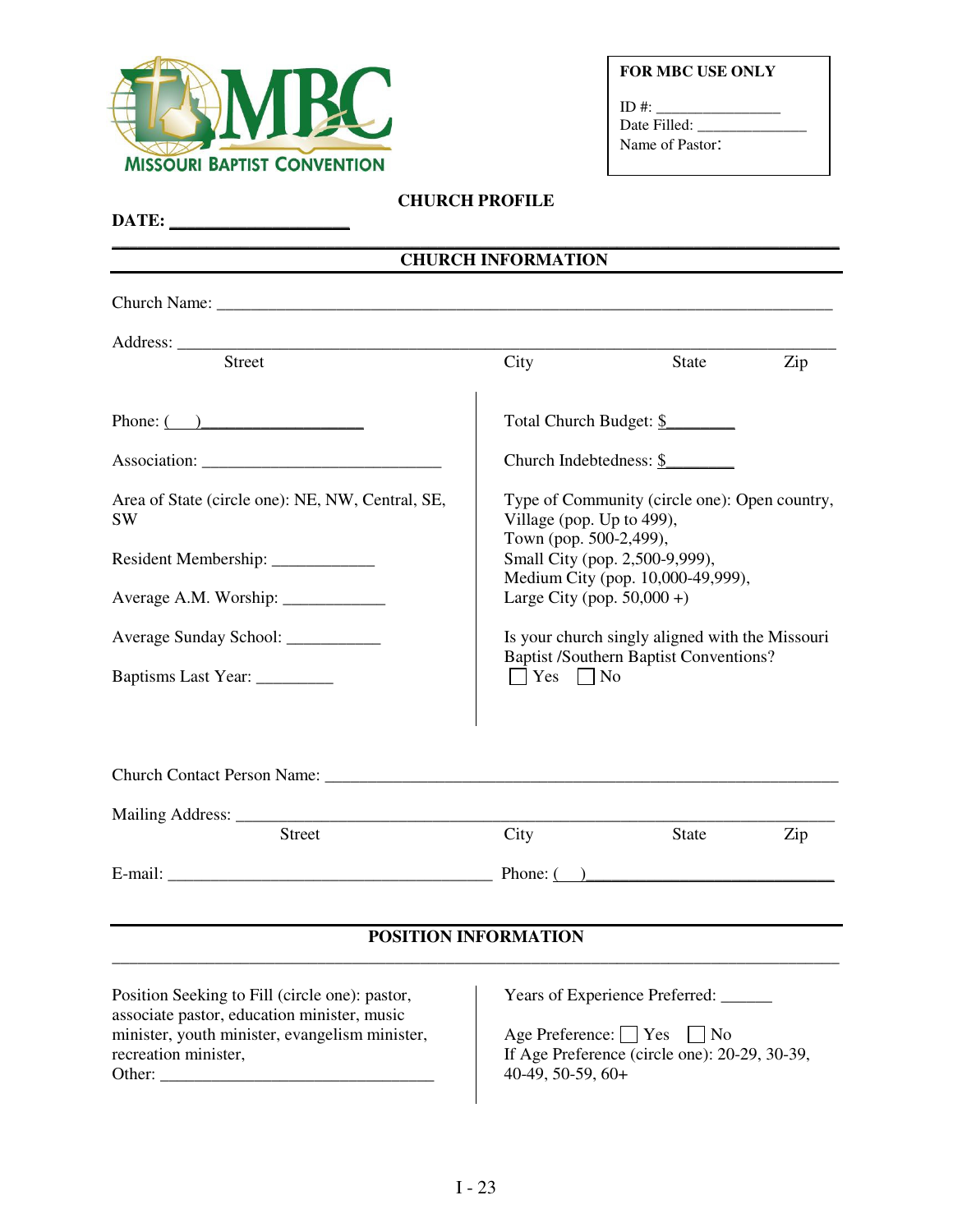Educational Requirements (circle one): none, high school/GED, college, seminary, doctorate Bivocational Acceptable?  $\Box$  Yes  $\Box$  No

| PREVIOUS COMPENSATION PACKAGE                                                                          |
|--------------------------------------------------------------------------------------------------------|
|                                                                                                        |
| <b>Salary</b><br>Base Salary: \$ Housing Allowance: \$ Parsonage (fair rental value): \$               |
| Subtotal: $\frac{\S}{}$                                                                                |
| <b>Benefits</b>                                                                                        |
| Retirement Annuity: \$<br>(10% of total compensation recommended)                                      |
| Insurance:<br>Group Life: $\frac{\S}{\S}$ Disability: $\frac{\S}{\S}$ Hospitalization: $\frac{\S}{\S}$ |
| Reimbursement for Social Security: \$                                                                  |
| Subtotal: $\frac{\S}{}$                                                                                |
| <b>Expense Reimbursement</b>                                                                           |
| Auto: <u>\$</u> Convention/Conference: <u>\$</u> Education, Books, Journals: <u>\$</u>                 |
| Subtotal: \$                                                                                           |
| Total Compensation: \$                                                                                 |

<sup>-</sup>  !#" \$&%'% \$(\*),+-!.0/12 314 -5768 9:<;=>?@79BAC> DD 9E:>GF=H@0> D@JIG9\*K LMGK@> 9KNOP@Q@KR'S TU\*VWXYU&Z'Z U[ \]#^-^\_a`0bdc e\*fhgji`'klnm\*oom\*p7qrsdtuc iwv-kxzy{k0|-}u~j~ aa 0J,7{#a -#aG-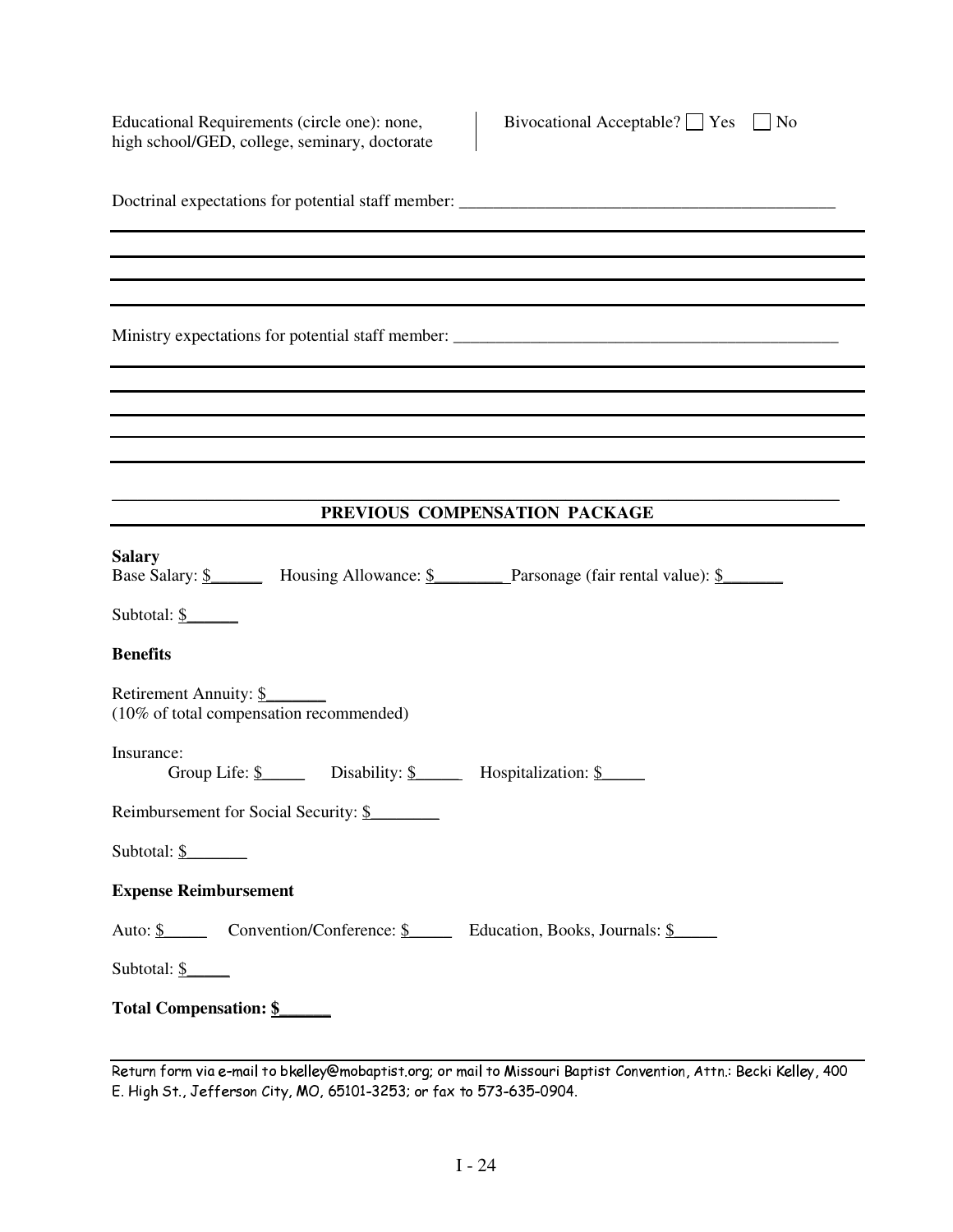# **CONGREGATIONAL SELF-STUDY FORM**

As part of our work in finding a new pastor, the pastor nominating committee would like your input in describing our church as you presently experience it. We would like your thoughts about its strengths, its weaknesses, the needs you foresee for our church in the next five to ten years, the priorities you think our next pastor should have, and the qualities you believe he should possess.

It will probably take from thirty to forty-five minutes to thoughtfully answer the questions on this questionnaire. Please consider this an investment in helping find the person who can effectively lead our church in the next phase of its growth. Try to be as honest as you can, even in your criticisms. Your questionnaire will remain anonymous unless you choose to sign it. Thank you in advance for your thoughtful input. It will be carefully reviewed by the committee.

Sex: Male \_\_\_\_\_ Female \_\_\_\_\_ Age \_\_\_\_\_ Number of years Member or Attendee \_\_\_\_\_\_

#### **STRENGTHS**

Please identify three or more areas in which you believe this church meets your needs or the needs of others well. \_\_\_\_\_\_\_\_\_\_\_\_\_\_\_\_\_\_\_\_\_\_\_\_\_\_\_\_\_\_\_\_\_\_\_\_\_\_\_\_\_\_\_\_\_\_\_\_\_\_\_\_\_\_\_\_\_\_\_

\_\_\_\_\_\_\_\_\_\_\_\_\_\_\_\_\_\_\_\_\_\_\_\_\_\_\_\_\_\_\_\_\_\_\_\_\_\_\_\_\_\_\_\_\_\_\_\_\_\_\_\_\_\_\_\_\_\_\_\_\_\_\_\_\_\_\_\_\_\_\_\_\_\_\_\_

\_\_\_\_\_\_\_\_\_\_\_\_\_\_\_\_\_\_\_\_\_\_\_\_\_\_\_\_\_\_\_\_\_\_\_\_\_\_\_\_\_\_\_\_\_\_\_\_\_\_\_\_\_\_\_\_\_\_\_\_\_\_\_\_\_\_\_\_\_\_\_\_\_\_\_\_

\_\_\_\_\_\_\_\_\_\_\_\_\_\_\_\_\_\_\_\_\_\_\_\_\_\_\_\_\_\_\_\_\_\_\_\_\_\_\_\_\_\_\_\_\_\_\_\_\_\_\_\_\_\_\_\_\_\_\_\_\_\_\_\_\_\_\_\_\_\_\_\_\_\_\_\_

## **WEAKNESSES OR CHALLENGES**

Please identify one or more areas in which you believe our church is not meeting your or other members' needs as well as it could.

\_\_\_\_\_\_\_\_\_\_\_\_\_\_\_\_\_\_\_\_\_\_\_\_\_\_\_\_\_\_\_\_\_\_\_\_\_\_\_\_\_\_\_\_\_\_\_\_\_\_\_\_\_\_\_\_\_\_\_\_\_\_\_\_\_\_\_\_\_\_\_\_\_\_\_\_

\_\_\_\_\_\_\_\_\_\_\_\_\_\_\_\_\_\_\_\_\_\_\_\_\_\_\_\_\_\_\_\_\_\_\_\_\_\_\_\_\_\_\_\_\_\_\_\_\_\_\_\_\_\_\_\_\_\_\_\_\_\_\_\_\_\_\_\_\_\_\_\_\_\_\_\_

\_\_\_\_\_\_\_\_\_\_\_\_\_\_\_\_\_\_\_\_\_\_\_\_\_\_\_\_\_\_\_\_\_\_\_\_\_\_\_\_\_\_\_\_\_\_\_\_\_\_\_\_\_\_\_\_\_\_\_\_\_\_\_\_\_\_\_\_\_\_\_\_\_\_\_\_

\_\_\_\_\_\_\_\_\_\_\_\_\_\_\_\_\_\_\_\_\_\_\_\_\_\_\_\_\_\_\_\_\_\_\_\_\_\_\_\_\_\_\_\_\_\_\_\_\_\_\_\_\_\_\_\_\_\_\_\_\_\_\_\_\_\_\_\_\_\_\_\_\_\_\_\_

\_\_\_\_\_\_\_\_\_\_\_\_\_\_\_\_\_\_\_\_\_\_\_\_\_\_\_\_\_\_\_\_\_\_\_\_\_\_\_\_\_\_\_\_\_\_\_\_\_\_\_\_\_\_\_\_\_\_\_\_\_\_\_\_\_\_\_\_\_\_\_\_\_\_\_\_

Are there any unresolved problems within the congregation that you believe the church or the next pastor should attempt to address? \_\_\_\_\_\_\_\_\_\_\_\_\_\_\_\_\_\_\_\_\_\_\_\_\_\_\_\_\_\_\_\_\_\_\_\_\_\_\_\_\_\_\_\_\_\_

If your answer is yes, what are they? Please be as specific and complete as you can be.

\_\_\_\_\_\_\_\_\_\_\_\_\_\_\_\_\_\_\_\_\_\_\_\_\_\_\_\_\_\_\_\_\_\_\_\_\_\_\_\_\_\_\_\_\_\_\_\_\_\_\_\_\_\_\_\_\_\_\_\_\_\_\_\_\_\_\_\_\_\_\_\_\_\_\_\_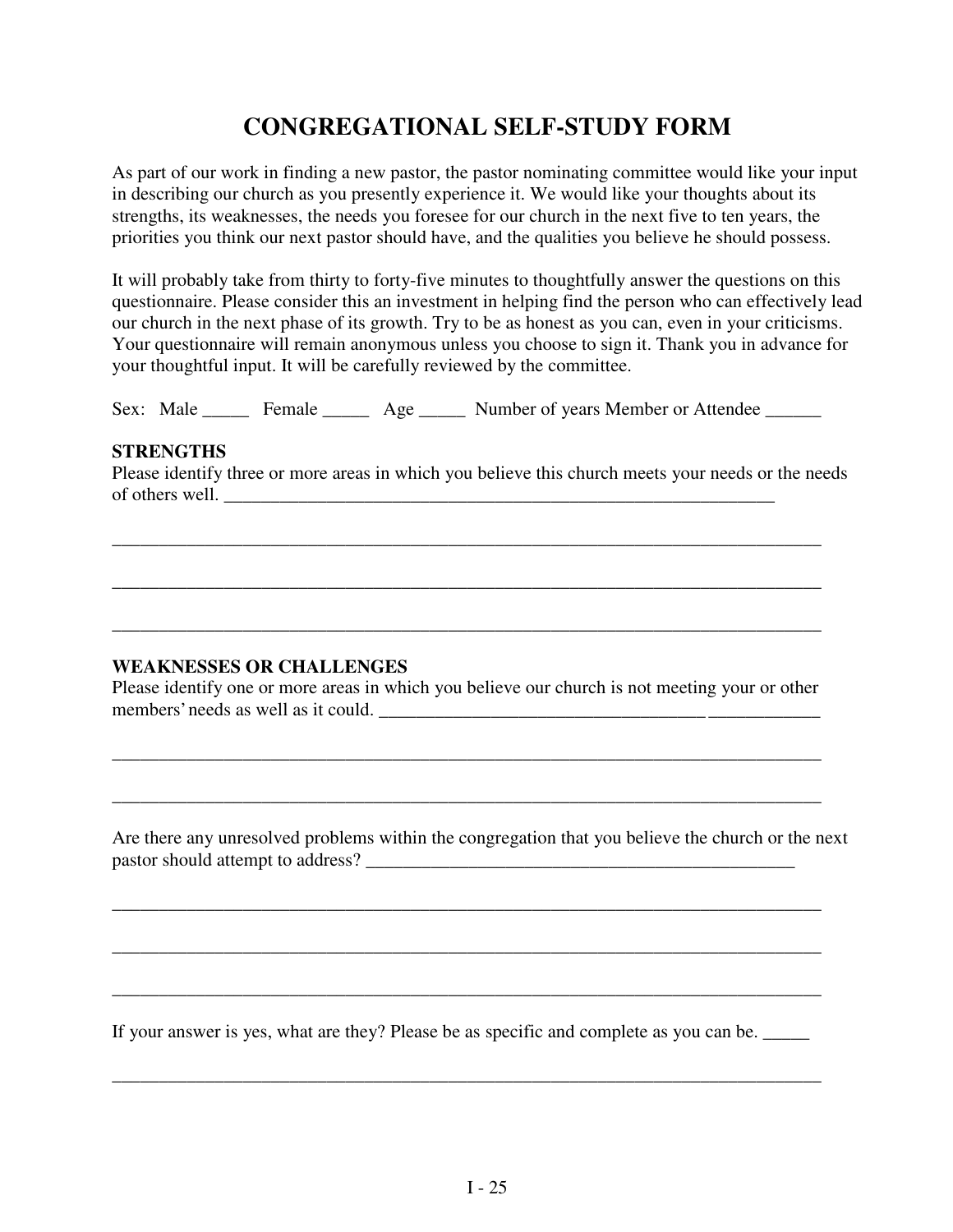### **CONGREGATIONAL SELF-STUDY FORM (continued)**

#### **FUTURE AREA OF MINISTRY**

In what areas, if any do you think our church should attempt to have a ministry in the next five to ten years that it is not having now? \_\_\_\_\_\_\_\_\_\_\_\_\_\_\_\_\_\_\_\_\_\_\_\_\_\_\_\_\_\_\_\_\_\_\_\_\_\_\_\_\_\_\_\_\_\_\_

\_\_\_\_\_\_\_\_\_\_\_\_\_\_\_\_\_\_\_\_\_\_\_\_\_\_\_\_\_\_\_\_\_\_\_\_\_\_\_\_\_\_\_\_\_\_\_\_\_\_\_\_\_\_\_\_\_\_\_\_\_\_\_\_\_\_\_\_\_\_\_\_\_\_\_\_

\_\_\_\_\_\_\_\_\_\_\_\_\_\_\_\_\_\_\_\_\_\_\_\_\_\_\_\_\_\_\_\_\_\_\_\_\_\_\_\_\_\_\_\_\_\_\_\_\_\_\_\_\_\_\_\_\_\_\_\_\_\_\_\_\_\_\_\_\_\_\_\_\_\_\_\_

\_\_\_\_\_\_\_\_\_\_\_\_\_\_\_\_\_\_\_\_\_\_\_\_\_\_\_\_\_\_\_\_\_\_\_\_\_\_\_\_\_\_\_\_\_\_\_\_\_\_\_\_\_\_\_\_\_\_\_\_\_\_\_\_\_\_\_\_\_\_\_\_\_\_\_\_

\_\_\_\_\_\_\_\_\_\_\_\_\_\_\_\_\_\_\_\_\_\_\_\_\_\_\_\_\_\_\_\_\_\_\_\_\_\_\_\_\_\_\_\_\_\_\_\_\_\_\_\_\_\_\_\_\_\_\_\_\_\_\_\_\_\_\_\_\_\_\_\_\_\_\_\_

In what areas of Christian living, if any, do you think you need to be challenged to grow by our next pastor? \_\_\_\_\_\_\_\_\_\_\_\_\_\_\_\_\_\_\_\_\_\_\_\_\_\_\_\_\_\_\_\_\_\_\_\_\_\_\_\_\_\_\_\_\_\_\_\_\_\_\_\_\_\_\_\_\_\_\_\_\_\_\_\_\_\_

#### **PRIORITIES**

Pastors are called on to do many more things than their time allows them to do. As a consequence, they have to make decisions about priorities. In this process, it is helpful for them to know what their congregation view as priorities. Please look through the following list and circle the 1 beside the three or four activities you think are most important for your pastor to do. Go through the list a second time and circle the 4 beside those activities you believe are least important for your pastor to do (you may use 4 as many times as you wish). Circle either 2 or 3 (indicating moderate priority) beside the remaining activities.

| Preparing for and leading corporate worship                                    |  | $1\ 2\ 3\ 4$ |
|--------------------------------------------------------------------------------|--|--------------|
| Preparing for preaching and teaching                                           |  | 1234         |
| Congregational home visitation                                                 |  | 1234         |
| Hospital and emergency visitation                                              |  | 1234         |
| Counseling                                                                     |  | 1234         |
| Training members in and doing personal evangelism                              |  | 1234         |
| Planning a balance of worship, teaching, and fellowship experiences for church |  |              |
| members                                                                        |  | $1\ 2\ 3\ 4$ |
| Encouragement of foreign missions work                                         |  | 1234         |
| Involvement in local, associational, and state mission work                    |  | 1234         |
| Oversight of educational program of church                                     |  | 1234         |
| Administrative leadership of church staff                                      |  | 1234         |
| Involvement in community leadership                                            |  | 1234         |
| Community Ministerial Alliance and interfaith activities                       |  | $1\ 2\ 3\ 4$ |
| Involvement in associational and state denominational work                     |  | 1234         |
| Providing oversight for activities and committees of church                    |  | 1234         |
| Providing oversight for building programs as needed                            |  | 1234         |
| Encouraging the development of small groups to meet specific needs within      |  |              |
| the church                                                                     |  | 1234         |
| Dealing with people who might cause division                                   |  | 1234         |
| Monitoring and guiding church expenditures to stay within the budget           |  | 1234         |
| Conducting weddings, baptisms, and funerals                                    |  | 1234         |
| Providing leadership when church discipline is needed                          |  | 1234         |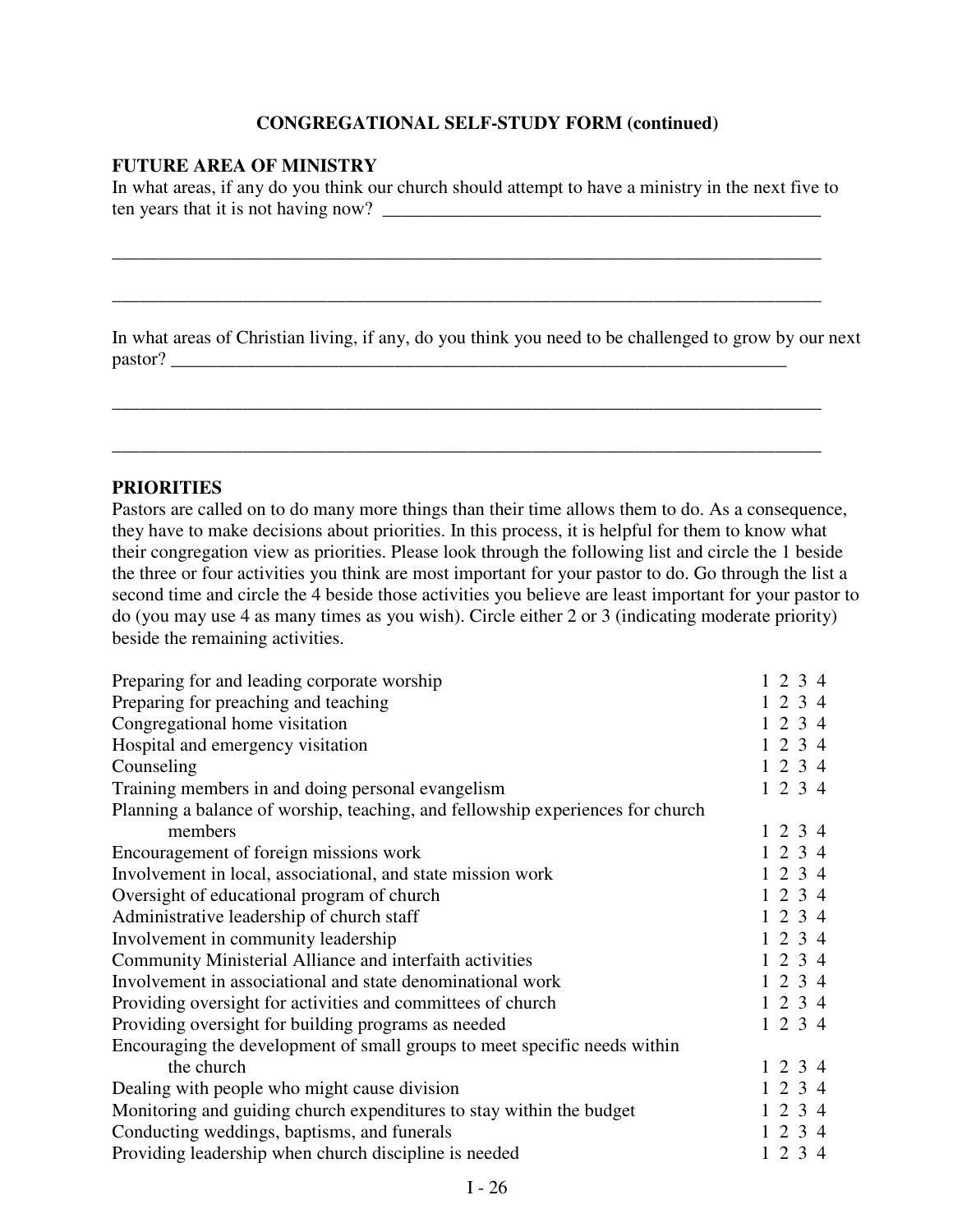### **CONGREGATIONAL SELF-STUDY FORM**

#### **CONTROVERSIAL ISSUES**

Would you be willing to consider a person for pastor who had at sometime in the pastoral experience been involved in moral failure if there was evidence of genuine repentance since that  $time? Yes \_\_\_\_\_\_\_\_\$  Perhaps  $\_\_\_\$  Reason or comment  $\_\_\_\_\_\_\_\_\_\$ 

\_\_\_\_\_\_\_\_\_\_\_\_\_\_\_\_\_\_\_\_\_\_\_\_\_\_\_\_\_\_\_\_\_\_\_\_\_\_\_\_\_\_\_\_\_\_\_\_\_\_\_\_\_\_\_\_\_\_\_\_\_\_\_\_\_\_\_\_\_\_\_\_\_\_\_\_

\_\_\_\_\_\_\_\_\_\_\_\_\_\_\_\_\_\_\_\_\_\_\_\_\_\_\_\_\_\_\_\_\_\_\_\_\_\_\_\_\_\_\_\_\_\_\_\_\_\_\_\_\_\_\_\_\_\_\_\_\_\_\_\_\_\_\_\_\_\_\_\_\_\_\_\_

\_\_\_\_\_\_\_\_\_\_\_\_\_\_\_\_\_\_\_\_\_\_\_\_\_\_\_\_\_\_\_\_\_\_\_\_\_\_\_\_\_\_\_\_\_\_\_\_\_\_\_\_\_\_\_\_\_\_\_\_\_\_\_\_\_\_\_\_\_\_\_\_\_\_\_\_

\_\_\_\_\_\_\_\_\_\_\_\_\_\_\_\_\_\_\_\_\_\_\_\_\_\_\_\_\_\_\_\_\_\_\_\_\_\_\_\_\_\_\_\_\_\_\_\_\_\_\_\_\_\_\_\_\_\_\_\_\_\_\_\_\_\_\_\_\_\_\_\_\_\_\_\_

\_\_\_\_\_\_\_\_\_\_\_\_\_\_\_\_\_\_\_\_\_\_\_\_\_\_\_\_\_\_\_\_\_\_\_\_\_\_\_\_\_\_\_\_\_\_\_\_\_\_\_\_\_\_\_\_\_\_\_\_\_\_\_\_\_\_\_\_\_\_\_\_\_\_\_\_

#### **QUALITIES OUR NEXT PASTOR SHOULD HAVE**

Based on your knowledge of our church, of its present strengths and weaknesses, and of the needs we may have in the next five to ten years, please identify the qualities that you think are important for our next pastor to have.

\_\_\_\_\_\_\_\_\_\_\_\_\_\_\_\_\_\_\_\_\_\_\_\_\_\_\_\_\_\_\_\_\_\_\_\_\_\_\_\_\_\_\_\_\_\_\_\_\_\_\_\_\_\_\_\_\_\_\_\_\_\_\_\_\_\_\_\_\_\_\_\_\_\_\_\_

\_\_\_\_\_\_\_\_\_\_\_\_\_\_\_\_\_\_\_\_\_\_\_\_\_\_\_\_\_\_\_\_\_\_\_\_\_\_\_\_\_\_\_\_\_\_\_\_\_\_\_\_\_\_\_\_\_\_\_\_\_\_\_\_\_\_\_\_\_\_\_\_\_\_\_\_

\_\_\_\_\_\_\_\_\_\_\_\_\_\_\_\_\_\_\_\_\_\_\_\_\_\_\_\_\_\_\_\_\_\_\_\_\_\_\_\_\_\_\_\_\_\_\_\_\_\_\_\_\_\_\_\_\_\_\_\_\_\_\_\_\_\_\_\_\_\_\_\_\_\_\_\_

\_\_\_\_\_\_\_\_\_\_\_\_\_\_\_\_\_\_\_\_\_\_\_\_\_\_\_\_\_\_\_\_\_\_\_\_\_\_\_\_\_\_\_\_\_\_\_\_\_\_\_\_\_\_\_\_\_\_\_\_\_\_\_\_\_\_\_\_\_\_\_\_\_\_\_\_

Thank you for your time and input. Your responses will be considered carefully by the Pastor Search Committee.

\_\_\_\_\_\_\_\_\_\_\_\_\_\_\_\_\_\_\_\_\_\_\_\_\_\_\_\_\_\_\_\_\_\_\_\_\_\_\_\_\_\_\_\_\_\_\_\_\_\_\_\_\_\_\_\_\_\_\_\_\_\_\_\_\_\_\_\_\_\_\_\_\_\_\_\_

\_\_\_\_\_\_\_\_\_\_\_\_\_\_\_\_\_\_\_\_\_\_\_\_\_\_\_\_\_\_\_\_\_\_\_\_\_\_\_\_\_\_\_\_\_\_\_\_\_\_\_\_\_\_\_\_\_\_\_\_\_\_\_\_\_\_\_\_\_\_\_\_\_\_\_\_

\_\_\_\_\_\_\_\_\_\_\_\_\_\_\_\_\_\_\_\_\_\_\_\_\_\_\_\_\_\_\_\_\_\_\_\_\_\_\_\_\_\_\_\_\_\_\_\_\_\_\_\_\_\_\_\_\_\_\_\_\_\_\_\_\_\_\_\_\_\_\_\_\_\_\_\_

### **FURTHER COMMENTS**: \_\_\_\_\_\_\_\_\_\_\_\_\_\_\_\_\_\_\_\_\_\_\_\_\_\_\_\_\_\_\_\_\_\_\_\_\_\_\_\_\_\_\_\_\_\_\_\_\_\_\_\_

• Portions adapted from the book CHOOSING A NEW PASTOR by Henry A. Virkler, Oliver Nelson Publishers, Nashville Tennessee.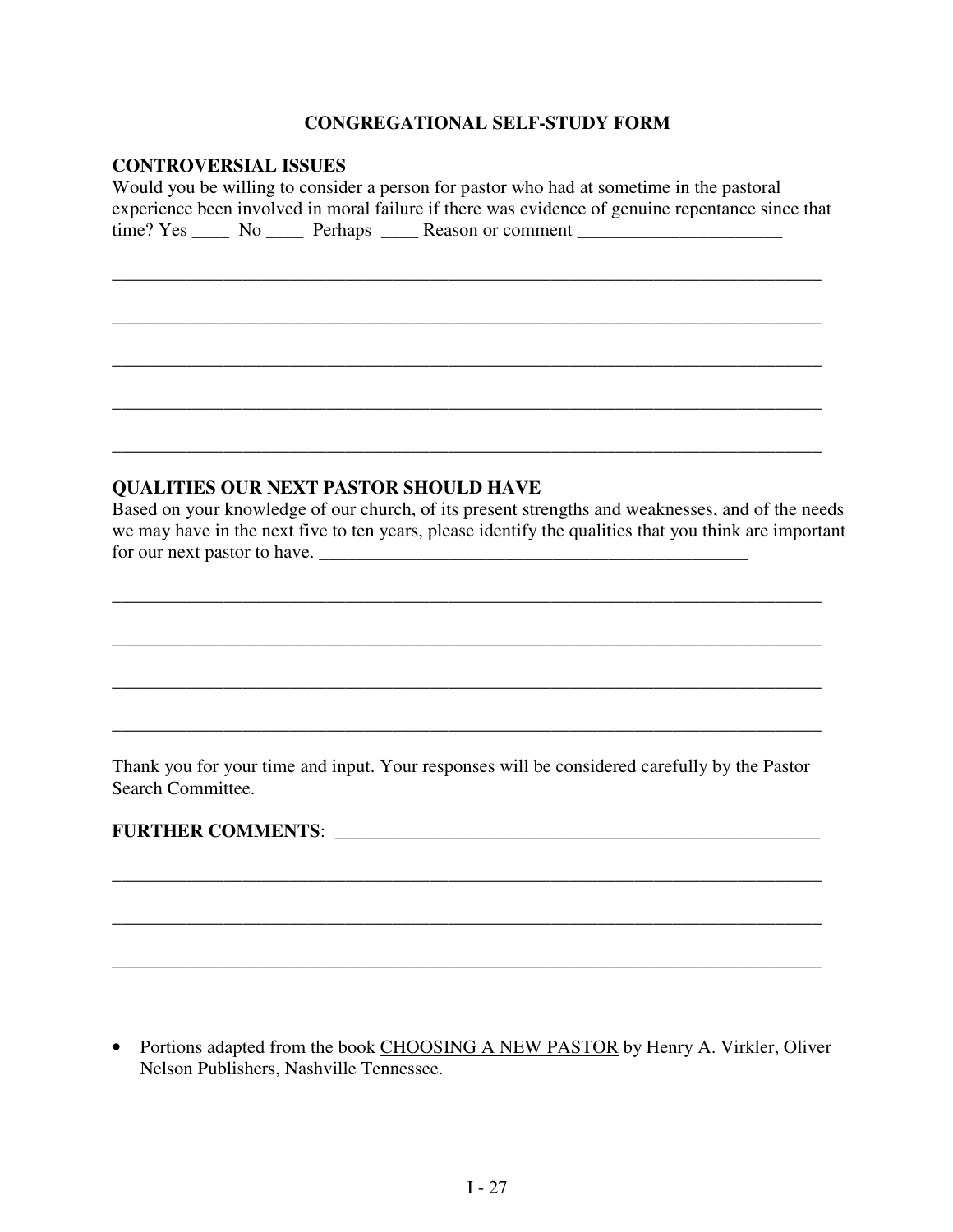Dear Fellow Church Member:

You are a part of the body of Christ, the Church. Your Pastor Search Committee desires your suggestions and recommendations in regard to the selection of a pastor. We are providing this questionnaire as a means whereby you may communicate your thoughts to us. As a family unit, please give this your prayerful, careful, and thoughtful attention as together we submit all phases of calling a pastor to the power and guidance of God's spirit. If extra space is needed, please feel free to add extra sheets. If possible, return this questionnaire to the committee by next Sunday. A collection box will be located in the vestibule for your convenience.

- - - - - - - - - - - - - - - - - - - - - - - - - - - - - - - - - - - - - - - - - -- - - - - - - - - - - - - - - - - - - - - - - - -

## **PASTOR SEARCH COMMITTEE QUESTIONNAIRE**

- 1. About what age person would you like for our next pastor to be, assuming that other characteristics are favorable? Check one.
	- ( ) Age should not be a major factor
	- ( ) Under 30
	- $( ) 30-39$
	- $( ) 40-49$
	- $( ) 50$ -up
- 2. What preference, if any, do you have regarding the formal education our next pastor should have? Check one.
	- ( ) Formal education should not be a factor
	- ( ) At least a college degree
	- ( ) At least seminary training
	- ( ) Doctoral program in theology or ministry
	- $()$  Other (describe)
- 3. Consider this list of typical activities for a pastor. Think about our church, its needs, its programs, community needs and your own personal needs, and rank the following as you believe them to be important. Assign a rank order of importance with number 1 being the most important.
	- Preparation and presentation of sermons
	- Visitation of church members
	- Counseling activities, advising individuals
	- Attending of meetings or functions of the church
	- Visitation of prospective church members
	- Office work, administrative work
	- Denominational work (associational, state, etc.)
	- **Personal evangelism, soul winning**
	- **Personal prayer and Bible study**
	- **Community involvement**
	- Teaching activities (study courses, etc.)
	- Other  $(describe)$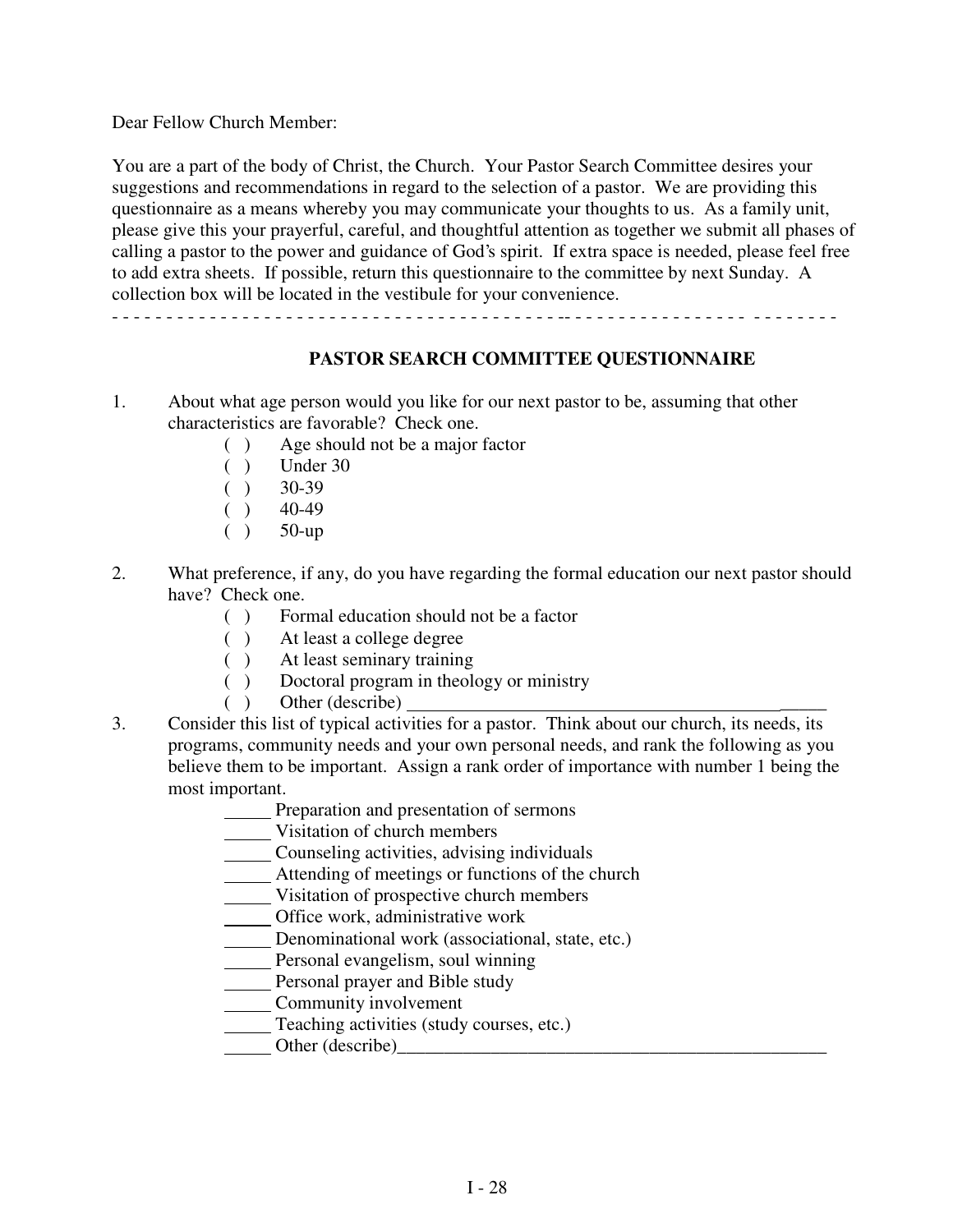| ,我们也不能在这里的时候,我们也不能在这里的时候,我们也不能会在这里的时候,我们也不能会在这里的时候,我们也不能会在这里的时候,我们也不能会在这里的时候,我们也不                                                 |
|-----------------------------------------------------------------------------------------------------------------------------------|
|                                                                                                                                   |
|                                                                                                                                   |
|                                                                                                                                   |
| What areas of our church's ministry need to be emphasized more, for which our next                                                |
| In order to meet the needs of our church and its members, what emphasis do you feel our<br>future pastor's preaching should take? |

10. Additional comments you may want to express:

Name (optional) \_\_\_\_\_\_\_\_\_\_\_\_\_\_\_\_\_\_\_\_\_\_\_\_\_\_\_\_\_\_\_\_\_\_\_\_\_\_\_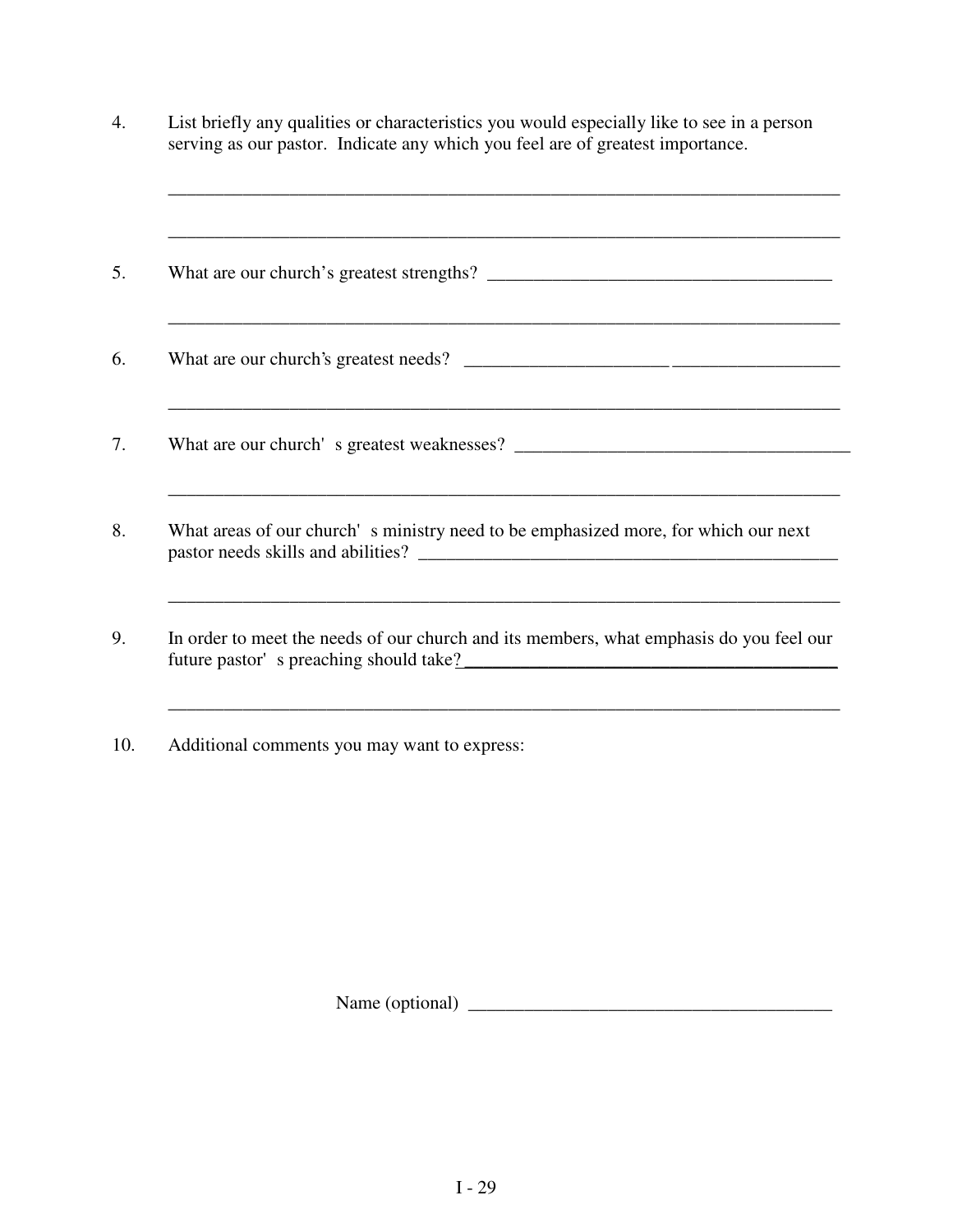# Pastor Search Questionnaire

*We need your input....As we look for the person God would have for* Baptist Church, the thoughts, opinions, hopes and dreams of *each member* are important in guiding the work of the Pastor Search Committee. Our worship services, our ministries, and the future direction of our church will be affected by the Pastor we choose. Thank you for taking a few minutes to carefully and prayerfully fill out this questionnaire. Return it to the box in the foyer by Sunday evening, **Be sure to fill out both sides.** (date)

- 1. What age would you like the new pastor to be, assuming all other characteristics are favorable?  $\frac{\text{under 30}}{\text{under 30}}$   $\frac{30-39}{\text{under 30}}$   $\frac{40-49}{\text{under 50}}$   $\frac{50}{\text{sup}}$   $\frac{100}{\text{under 30}}$  not a primary factor
- 2. What preference do you have concerning the pastor's formal education? (check one)
	- \_\_\_\_\_ At least college degree
	- \_\_\_\_\_ At least seminary training
	- \_\_\_\_\_ Theology or ministry doctoral program
	- $\rule{1em}{0}$  Other:
	- \_\_\_\_\_ Formal education not a primary factor
- 3. Should we consider a bivocational pastor? (That is a person who holds another job besides pastor.)
	- \_\_\_\_\_ Yes, that is acceptable
	- \_\_\_\_\_ No, only consider a full-time pastor
	- \_\_\_\_\_ Not a major consideration
- 4. What qualities or characteristics would you especially like to see in our next pastor? (Indicate those you feel are of greatest importance.)
- 5. In order to meet the needs of our church and its members, what emphases do you think our pastor's preaching should take?
- 6. Identify three or more areas in which you believe our church meets your needs or the needs of others well.
- 7. Please identify one or more areas in which you believe our church is not meeting your or other members' needs as well as it could.
- 8. What are our church's greatest needs?
- 9. In what areas, if any, do you feel our church should attempt to have a ministry in the next 5-10 years that it does not have now?